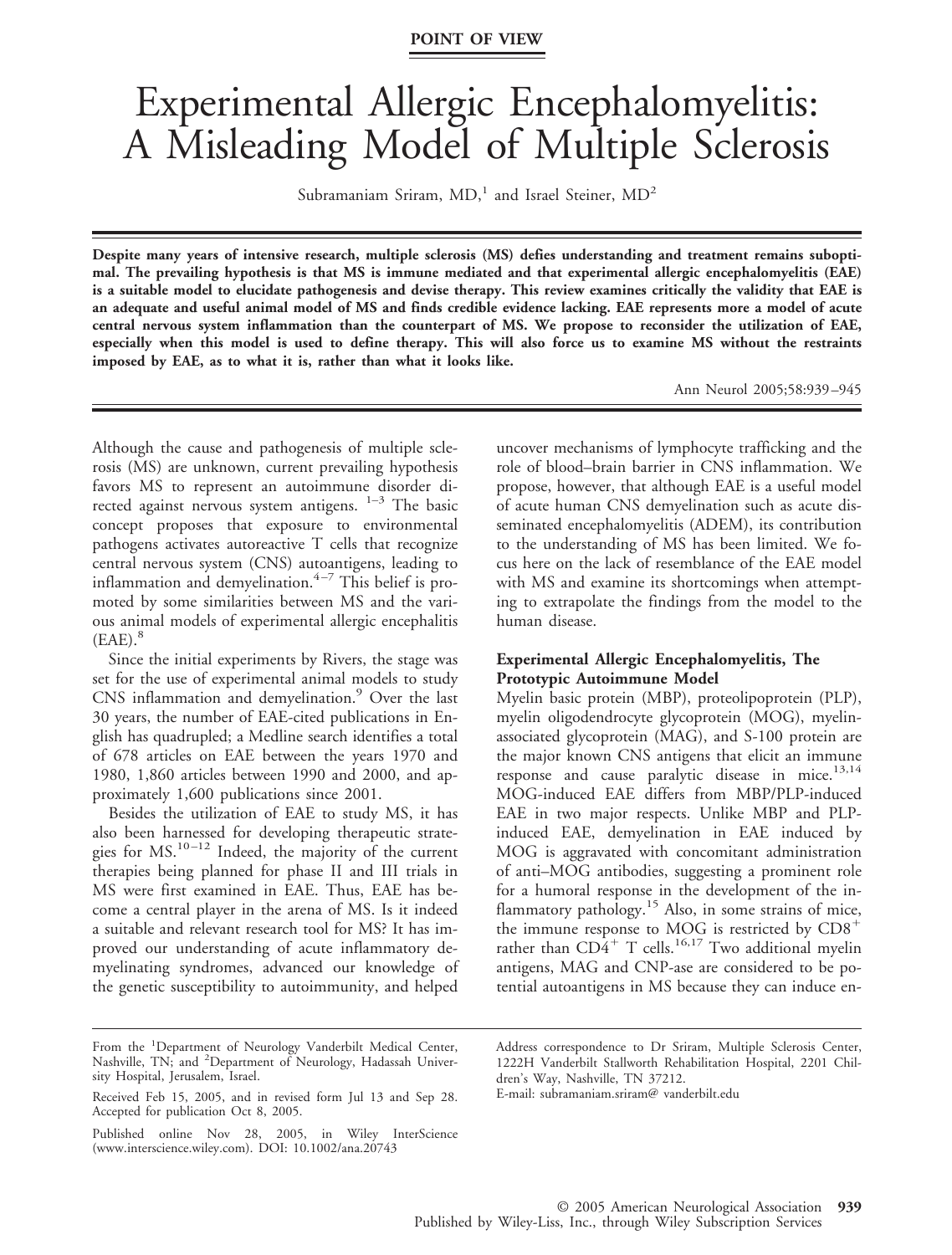cephalitis in animals. Studies of the presence of immune response to MAG in MS patients are limited.<sup>18</sup> Although the immune response to CNP-ase in MS patients is as yet undetermined, cross-reactivity in response to heat shock proteins and CNP-ase has suggested a mechanism for induction of an autoimmune response.19 S-100 is an astrocytic protein and immunization of rodents produces an encephalitic picture with only minimal demyelination.20

EAE is characteristically an acute monophasic illness (as compared with the chronic relapsing course of MS) making it more pertinent to ADEM. However, even the development of chronic relapsing models of EAE (CR-EAE) in rodents has not improved the relevance of EAE in view of the continued differences between the CR-EAE and MS.<sup>21-23</sup>

### **The Nature of the Inflammatory Response in Experimental Allergic Encephalomyelitis and Multiple Sclerosis**

The ability of  $CD4^+$  MBP-reactive T cells to induce paralytic signs in mice established the immunological basis of EAE. Immunohistochemical studies examining the phenotype of the inflammatory cells have shown the presence of T cells in both EAE and MS lesions.<sup>24-27</sup> However,  $CD4^+$  T cells dominate the perivascular regions of the inflammatory focus in EAE induced by MBP and PLP. On the other hand, the pathology of the demyelinating lesions in MS span a spectrum between those that show prominent inflammation and demyelination to others that represent an oligodendrogliopathy with minimal inflammation of demyelinated regions.<sup>28</sup> In inflammatory MS lesions, the predominant cells are macrophages and  $CD8<sup>+</sup>$  T cells.  $CD4^+$  T cells while present are infrequent.<sup>29-31</sup> Isolation of T cells from MS brains by micromanipulation, followed by targeted amplification of T-cell receptor (TCR) genes showed a restricted expansion of CD8 clones. Although CD4 clones were also isolated from MS brains, they did not show a restricted TCR expression pattern, suggesting they were not representative of a clonally expanded population.<sup>32,33</sup> In another study, overrepresentation of  $CD8<sup>+</sup>$  T cells was seen in spinal fluid of MS patients. These T cells, some of the memory phenotype, were stable over several months. In certain patients, the expansion of CD8 T cells involved a restricted TCR V gene expression pattern indicative of a clonal expansion.<sup>34,35</sup> In the brain parenchyma of MS patients, these  $CD8<sup>+</sup>$  T cells are present in close apposition to the myelin membranes, signifying that they may indeed play a role in tissue damage.<sup>36</sup> To further confound the issue, CD8restricted T-cell reactivity to MOG is sufficient to induce EAE in mice, whereas there is little evidence of  $CDS<sup>+</sup>$  T cells reactive to MOG peptides in MS.<sup>37,38</sup> These findings question the relevance of the  $CD4^+$  autoreactive T-cell repertoire in the periphery of EAE lesions to MS pathogenesis $39$  (Table 1).

## **Is Multiple Sclerosis a Th1-Mediated Disease as Is Experimental Allergic Encephalomyelitis?**

The separation of T-cell clones into two mutually exclusive cytokine secretion patterns, Th1 and Th2, evolved into dividing presumable inflammatory diseases as being either Th1 (characterized by secretion of interleukin [IL]-2, and  $\gamma$ -interferon) or Th2 (characterized by secretion of IL-4, IL-5, and IL-13) mediated. $40$ Because Th1 cells are sufficient for adoptive transfer of EAE, and  $\gamma$ -interferon is seen in MS lesions, it was proposed that Th1 cells may be directly involved in both MS and EAE. However, this is not true in all EAE models and in every biological context: (1) MBPreactive Th2 cell clones that secrete IL-4 and low levels of  $\gamma$ -interferon also cause EAE<sup>41</sup>; (2)  $\gamma$ -interferon-deficient mice developed EAE with greater severity after immunization with either MBP or MOG peptides<sup>42</sup>; (3) treatment of mice with  $\gamma$ -interferon caused attenuation of disease and treatment of mice with anti- $\gamma$ interferon antibodies induced worsening of EAE.<sup>43</sup>

A clinical study that reported worsening of the disease in patients receiving  $\gamma$ -interferon has supported the view that MS, like EAE, is a Th1-mediated autoimmune disease. However, a careful reading of the report raises several questions. Side effects such as fever, myalgias, and arthralgias were noted in virtually all five patients in the group of patients receiving high-dose --interferon which subsided with discontinuation of the drug.<sup>44,45</sup> All of the exacerbations involved the worsening of old symptoms, and at the completion of the study there was no residual defect in any of the seven patients with relapses. Whether corticosteroids were given to the patients with relapses is unclear, and the study was done at a time when magnetic resonance imaging (MRI) scans were not readily available. Thus, the transient neurological symptomatology induced by --interferon could merely represent clinical decompensation due to fever or the action of other cytokines ("pseudorelapses") and not necessarily the evolution of a new inflammatory process. In other studies, induction of  $\gamma$ -interferon has been observed after treatment of MS patients with intravenous immune globulin without any increase in the incidence of relapses. Also administration of poly-ICLC in secondary progressive MS, a known  $\gamma$ -interferon inducer, has not shown any adverse effect in MS patients.<sup>46,47</sup> Hence, assigning a central role for Th1 cytokines in MS, which therefore would serve as a major argument for the relevance of EAE to MS, seems unfounded.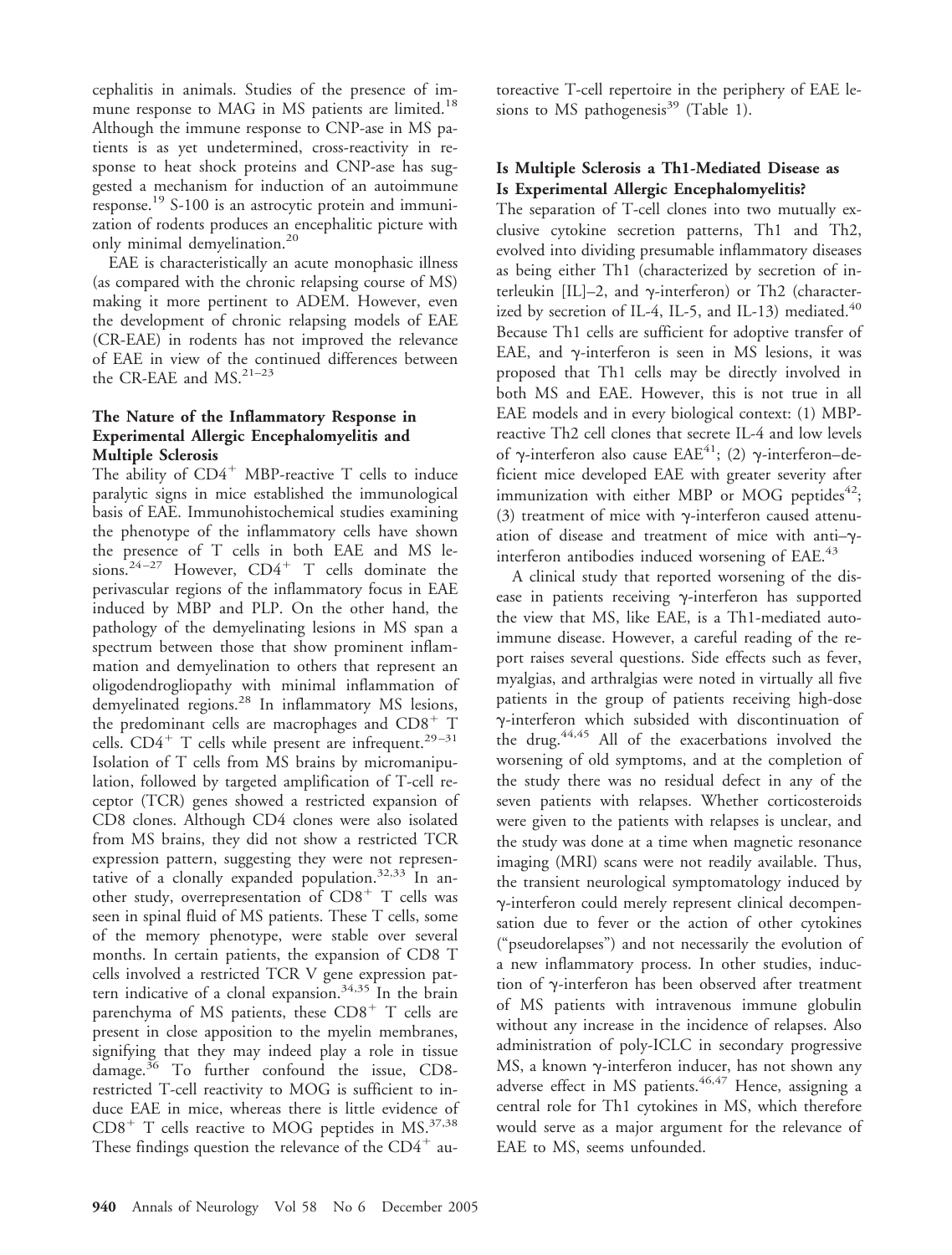|                                  | EAE                                                                                                                                                | MS                                                                                                                                                                   |
|----------------------------------|----------------------------------------------------------------------------------------------------------------------------------------------------|----------------------------------------------------------------------------------------------------------------------------------------------------------------------|
| Pathology                        |                                                                                                                                                    |                                                                                                                                                                      |
| Location of demyelination        | Predominantly, perivenous sleeves of myelin<br>loss in spinal cord and brain                                                                       | Demyelination not restricted to perivenous<br>regions of white matter; extensive demy-<br>elination of cerebral cortex in the ab-<br>sence of inflammation is common |
| Location of lesions              | Dependent on the autoantigen used for in-<br>duction: inflammation dominates in lum-<br>bar regions in MBP and PLP EAE and<br>brainstem in MOG EAE | Periventricular areas, cortical mantle,<br>brainstem, optic nerves, and upper cer-<br>vical cord; lesions are uncommon in<br>thoracic and lumbar regions             |
| Phenotype of cellular infiltrate | $CD4^+$ T cells (MBP and PLP EAE) acti-<br>vated macrophages and few CD8 <sup>+</sup> T cells                                                      | Activated macrophages and CD8 <sup>+</sup> T cells<br>of a restricted clonotype                                                                                      |
| Cytokine predominance            | TH1 bias in MBP and PLP EAE; TH2 bias<br>worsens MOG EAE                                                                                           | Variable; no clear cytokine preponderance                                                                                                                            |
| CSF immunology                   | Antibodies to myelin antigens present in CSF                                                                                                       | Antibodies to myelin antigens are infre-<br>quent in CSF and do not constitute the<br>antigen specificity of oligoclonal bands                                       |
| Effect of immunotherapies        |                                                                                                                                                    |                                                                                                                                                                      |
| $\gamma$ interferon              | Depends on route of administration and can<br>either worsen on ameliorate EAE                                                                      | Worsening of inflammatory lesions un-<br>proven                                                                                                                      |
| $\beta$ interferon               | Variable; can worsen EAE if given after im-<br>munization                                                                                          | Decreases relapse rate: effect on progres-<br>sion modest                                                                                                            |
| Anti-TNF antibody                | Reverses EAE                                                                                                                                       | Worsens MS                                                                                                                                                           |
| Anti-VLA-4 antibody              | Reverses EAE                                                                                                                                       | Decreases relapses; effect on progression<br>not known                                                                                                               |
| Anti-CD4 antibodies              | Cures EAE                                                                                                                                          | No evidence of clinical efficacy on relapses<br>or progression                                                                                                       |

 $EAE =$  experimental allergic encephalomyelitis;  $MS =$  multiple sclerosis;  $MBP =$  myelin basic protein;  $PLP =$  proteolipoprotein;  $MOG =$ myelin oligodendrocyte glycoprotein;  $CSF =$  cerebrospinal fluid.

### **Fundamental Differences in the Pathology between Multiple Sclerosis and Experimental Allergic Encephalomyelitis**

In a manner analogous to that seen in EAE, the inflammatory response in MS is thought to be mediated by the trafficking to the CNS of autoreactive T cells (see Table 1). Such a mechanism, sometimes referred to as the "outside to inside hypothesis," was recently challenged by work by Barnett and Prineas<sup>48</sup> and supported by other studies. $24,48-50$  They noted the occurrence of oligodendrocyte death as the very early and perhaps the initial event in the pathology of the plaque, even before development of inflammation. These observations are by no means novel.<sup>51</sup> Evidence of early noninflammatory changes in the CNS has also been suggested by imaging studies but not confirmed histologically.<sup>52–57</sup> However, normal-appearing white matter on MRI may still contain microscopic evidence of inflammation. This and other observations may interpret the inflammation in MS as one of the following: (1) an epi-phenomenon that follows areas where the loss of myelin is large, such as in the vicinity of large fiber tracts or (2) an attempt to fight a damaging process that initiates oligodendrocyte death. Under such a scenario, MS (unlike EAE) is not a disease that is mediated by the entry of T cells from the periphery but is caused by direct death and destruction of nervous system structures including, to a large extent, the destruction of myelin. Although the neurological consequences of inflammation, induced by the destruction of the oligodendrocyte-myelin unit cannot be ignored and may contribute to morbidity, this concept will foretell that long-term reduction in the inflammatory response (with the use of either antiinflammatory or immunosuppressive therapies) is unlikely to alter the natural course of the disease.

The former view that MS is exclusively a white matter disease was challenged and proved wrong by histological and imaging studies. Indeed, axonal damage and neuronal loss are common features of MS and may be a direct consequence of inflammation or because loss of trophic factors necessary to maintain the integrity of the neural-axonal unit. Histological and MRI studies have shown significant cortical and axonal damage in MS that is not seen in EAE. $58-60$ Whatever the mechanism, demyelination in the cortical gray matter mantle extends from the pial surface to the gray white junction and spreads laterally over several contiguous gyrii.<sup>58-60</sup> Most importantly, these areas of myelin loss lack an inflammatory response. Similarly, large regions of the spinal cord around the central canal showed loss of myelin with decrease of neuronal structures.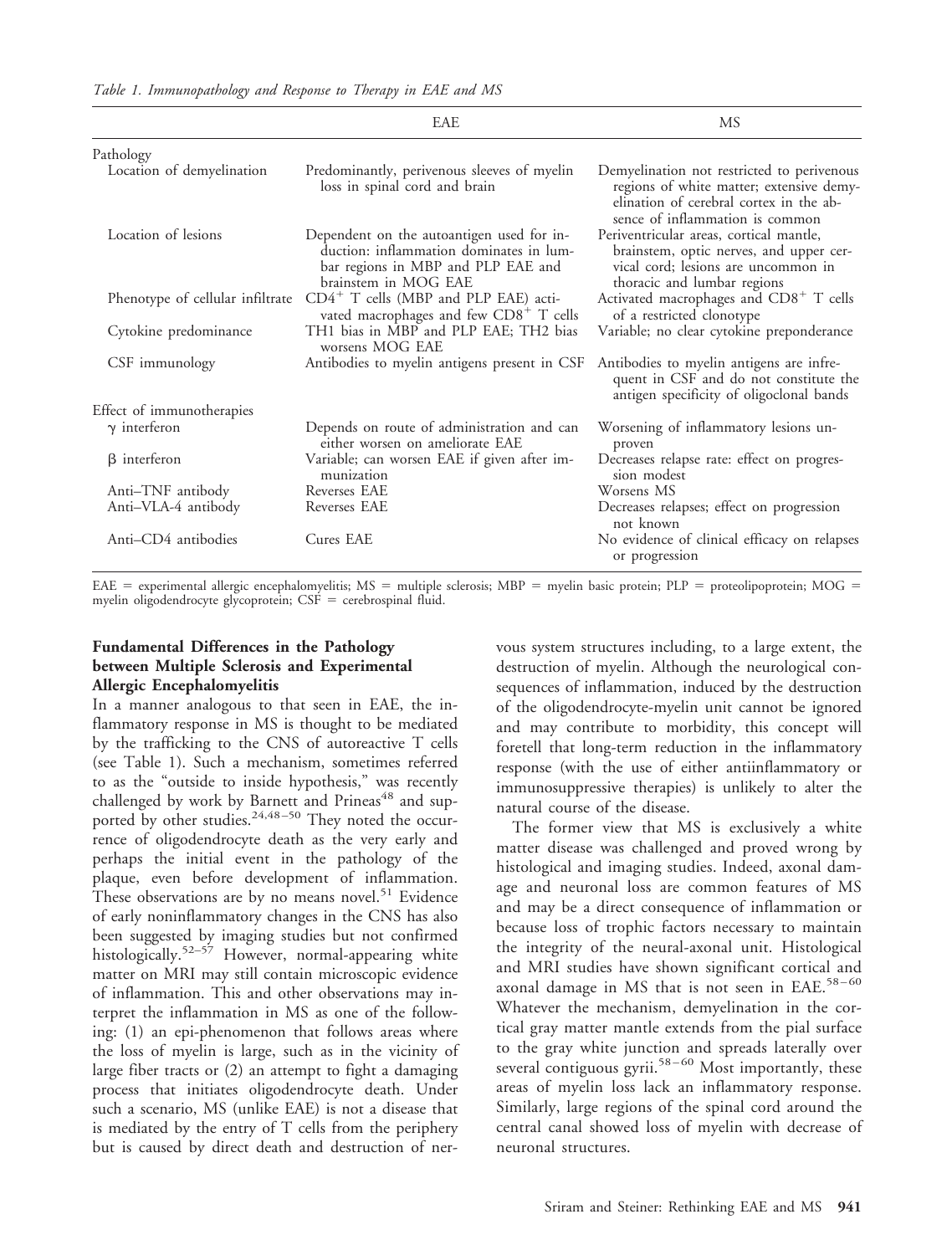### **Pitfalls in Extension of Immunotherapies from Experimental Allergic Encephalomyelitis to Multiple Sclerosis**

The most disappointing aspect of EAE as a potential model for MS is its almost total inability to point toward a meaningful therapy or therapeutic approach for MS (Table 2). The spectrum of agents and approaches that showed promising results in EAE is immense and range from turmeric (used in Asian cooking) and Padma-28 (exotic natural drug found in health food stores) to modern genetic manipulation of the immune system with cytokines and antigen. Nevertheless, when applied to the human "counterpart," most, but not all, of these therapies proved disappointing.<sup>61,62</sup> Glatiramer acetate represents the only drug currently in use whose application in a clinical setting was first proved useful in EAE.<sup>63</sup> Glatiramer acetate is modestly effective in reducing relapses but has not prevented the progression of MS.64

The reasons for this failure are not only, as shown here, that MS and EAE differ quite substantially, but also that even from the larger, more comprehensive picture, most of the evidence suggests that the EAE models do not reflect the pathology of a progressive disorder as MS. Moreover, the various EAE models are dissimilar in their pathology and immunology to such an extent that it is unclear why one EAE model will be better served than another.

In clinical studies aimed at inducing antigen-specific tolerance to a potential encephalitogenic autoantigen such as MBP, either worsening of disease was noted or there was no change in the clinical course.<sup>65,66</sup> Induction of oral tolerance in trials aimed to prove this point were also a disappointment.<sup>67</sup> Likewise, there was no beneficial effect of anti-CD4 antibody therapy on the progression of MS despite profound decrease of CD4 T cells in peripheral blood.68,69 Equally, examination of the therapeutic approach of switching from a Th1 to a Th2 profile in MS patients might prove a dangerous experiment, because pathological studies of brains of patients with MS show a Th2 response (presence of antibodies and complement) in the most destructive of lesions and glatiramer acetate induced a Th2 profile only after prolonged *in vitro* cultures of lymphocytes.31,70,71 All this puts into question the hope that an immunosuppressive and/or antiinflammatory drug are likely to have a significant impact on MS.<sup>72</sup> The reports of worsening of MS after bone marrow transplantation may become disheartening proof.<sup>73,74</sup>

### **Conclusions**

*He who would distinguish the true from the false, must have an adequate idea of what is true and false*.—Baruch Spinoza 1632–1677

The arguments we have presented should lead to several conclusions: EAE is a disorder that differs im-

*Table 2. Agents Successful in Treating EAE*

| Antibodies to T-cell surface antigens<br>Antibodies directed to antigen-presenting cells<br>Antibodies to NK cells<br>Antibodies to adhesion molecules<br>Antibodies to cytokines<br>Antibodies to chemokines<br>Antiinflammatory cytokines<br>Antagonists of signaling molecules | CD3,CD4,T-cellreceptor,CD2,IL-2R,IL-2R,CD24,CD40LCD28<br>MHC class II antigens, CD40, B7-1 and B7-2, Fc receptor blockade<br>Anti-NK cell antibody, $\alpha$ -Gal ceramide<br>VLA-4, ICAM-1, LFA-1<br>IL-2, IL-6, IL-12, IL-15, TNF-α, IL-1, IL-23<br>Anti-MIP-1— $\alpha$ Rantes<br>IL-4, IL-10, TGF- $\beta$ , IFN- $\beta$ , IFN- $\alpha$ , ? $\gamma$ -IFN<br>Tyrphostins (inhibitors of JAK-Stat activation), lysofyline, inhibitors of<br>MAP kinase pathway, inhibitors of NF-KB activation, Inhibitors of<br>iNOS activation, amsamycin, cholera toxin, AMPA antagonists, gluta-<br>mate receptor antagonists, IL-1 receptor antagonists |
|-----------------------------------------------------------------------------------------------------------------------------------------------------------------------------------------------------------------------------------------------------------------------------------|---------------------------------------------------------------------------------------------------------------------------------------------------------------------------------------------------------------------------------------------------------------------------------------------------------------------------------------------------------------------------------------------------------------------------------------------------------------------------------------------------------------------------------------------------------------------------------------------------------------------------------------------------|
| Activation of nuclear receptors                                                                                                                                                                                                                                                   | PPAR- $\gamma$ retinoic acid                                                                                                                                                                                                                                                                                                                                                                                                                                                                                                                                                                                                                      |
| Hormones                                                                                                                                                                                                                                                                          | Estrogen, progesterone, vitamin D, DHEA, leptin antagonists                                                                                                                                                                                                                                                                                                                                                                                                                                                                                                                                                                                       |
| Antibiotics                                                                                                                                                                                                                                                                       | Minocycline, rapamycin                                                                                                                                                                                                                                                                                                                                                                                                                                                                                                                                                                                                                            |
| Antimetabolites and immunosuppressants                                                                                                                                                                                                                                            | FK-506, cyclosporin, dyspergualin, corticosteroids, azathioprine, cyclo-<br>phosphamide, mycophenolate, bone marrow transplantation                                                                                                                                                                                                                                                                                                                                                                                                                                                                                                               |
| Gene therapies                                                                                                                                                                                                                                                                    | Targeted delivery of IL-4, IL-10                                                                                                                                                                                                                                                                                                                                                                                                                                                                                                                                                                                                                  |
| Inhibitors of enzymes                                                                                                                                                                                                                                                             | HOMG coreductase inhibitors (statins), COX-2 inhibitors                                                                                                                                                                                                                                                                                                                                                                                                                                                                                                                                                                                           |
| Peptides/proteins                                                                                                                                                                                                                                                                 | Oral myelin proteins, glatiramer acetate, myelin peptides (iv)                                                                                                                                                                                                                                                                                                                                                                                                                                                                                                                                                                                    |
| Food supplements                                                                                                                                                                                                                                                                  | Essential fatty acid, omega 3 fatty acid, curcumin, padma-28, fish oil                                                                                                                                                                                                                                                                                                                                                                                                                                                                                                                                                                            |
| Small organic molecules                                                                                                                                                                                                                                                           | Linomide, silica, sodium phenyl acetate, copper chelators (N-<br>acetylcysteine aminde), laquinamod, piperazylbutroxide, uric acid, der-<br>matan sulphate, amionoguanidine, cuprizone, roliprim, H-2 receptor<br>antagonists, indoleamine 2-3 deoxygenase, FTY-270, pentoxyfyline                                                                                                                                                                                                                                                                                                                                                                |
| Miscellaneous                                                                                                                                                                                                                                                                     | Incomplete Fruend's adjuvant, BCG vaccination, Helminthic infections                                                                                                                                                                                                                                                                                                                                                                                                                                                                                                                                                                              |

AMPA = alpha-amino hydroxy methyl propionic acid; BCG = Bacille Calmette Guerin; DHEA = dehydro epi androsterone; EAE = experimental allergic encephalomyelitis;  $\angle HMG =$  hydroxymethyl glutaryl coreductase; IFN = interferon; IL = interleukin; iNOS = inducible nitric oxide synthase; MAP = microtubule-associated protein; MHC = major histocompatibity complex; MIP = macrophage inflammatory protein; TGF- $\beta$  = transforming growth factor- $\beta$ .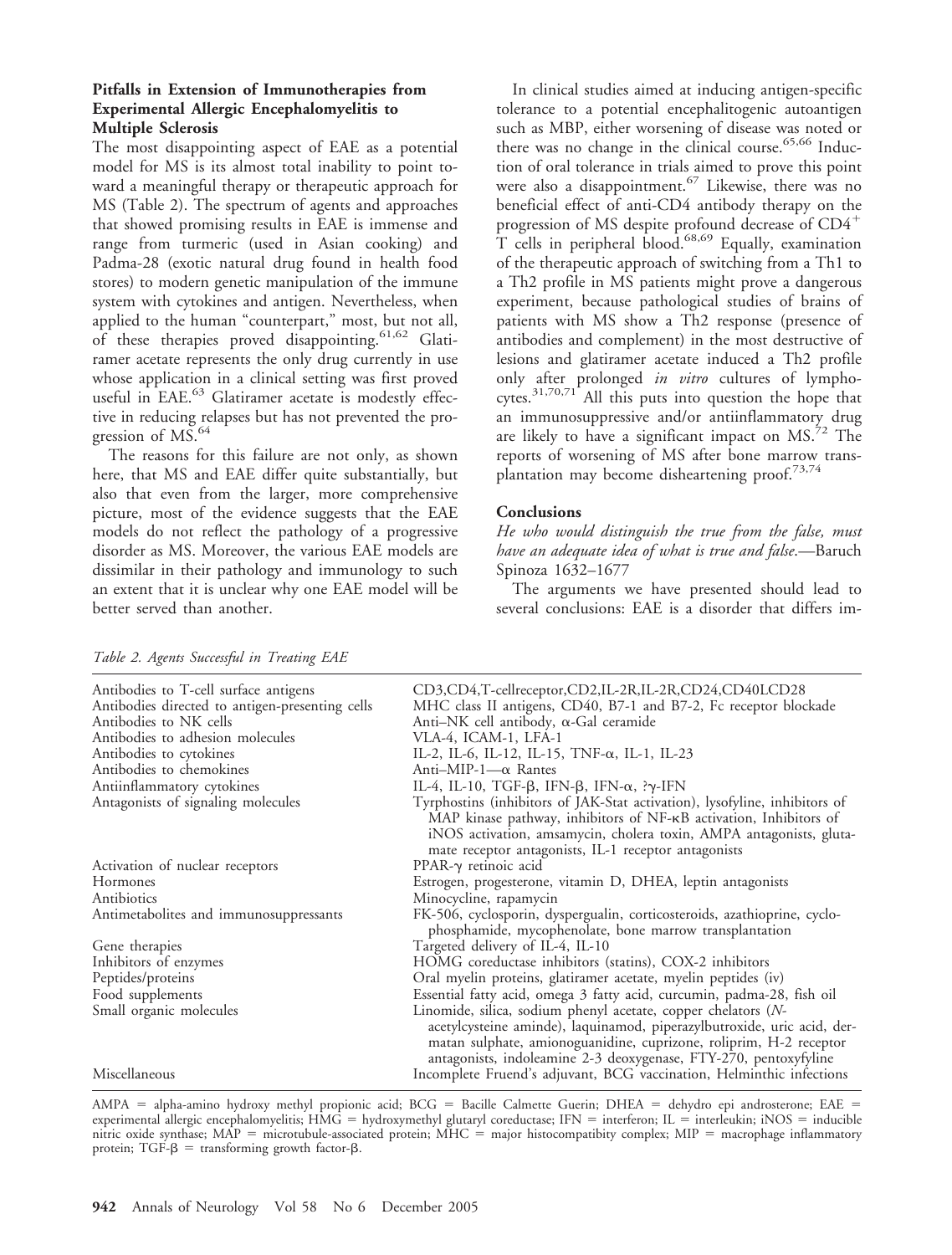munologically and pathologically between species, according, in part, to the type of antigen used to induce it and the species in which the model is tested. None of the EAE models represent MS and they therefore are imprecise methods to elucidate either the pathogenesis or to develop therapeutic strategies in MS. In addition, EAE is not a valuable vehicle to examine therapies: the inability to apply the therapeutic successes of our findings from the EAE model to the human condition is one of the arguments against the autoimmune hypothesis for the pathogenesis of MS.

We propose a much more careful use of EAE, especially when this model is utilized to define therapy. There are more than 100 compounds of proven efficacy in EAE, and we believe that it is pointless to add any more to this list (see Table 2). It may also be important not to extrapolate successful therapies from other dysimmune conditions in the hope that MS may represent a variation on the theme of a common disease mechanism.

We therefore are forced to examine MS without the restraints of EAE, as to what it is, rather than what it looks like. It would be interesting to ask the question of how one could approach the disease if animal models were unavailable, and the only recourse would be to examine the clues offered by our patients and from relevant genetic, imaging, and epidemiological studies in humans. We believe that the current available pathologic as well as radiological data would argue favorably in examining issues outside of the "autoimmune hypothesis" as central elements in the disease process.

We are grateful to Drs Nisipiano, Steiner-Birmanns, and Wirguin for careful reading of the manuscript and useful suggestions and to the families of J. Falker, P. Griffin, W. Weaver, T. West, and S. Smith for their support of the MS Center.

#### **References**

- 1. Hemmer B, Archelos JJ, Hartung HP. New concepts in the immunopathogenesis of multiple sclerosis. Nat Rev Neurosci 2002;3:291–301.
- 2. Noseworthy JH, Lucchinetti C, Rodriguez M, Weinshenker BG. Multiple sclerosis. New Engl J Med 2000;343:938 –946.
- 3. Wekerke H. Immunology of MS. In: McAlpine's multiple sclerosis. 3rd ed. New York: Churchill Livingstone, 1998: 379 – 407.
- 4. Zamvil S, Steinman LS. EAE and autoimmunity. Annu Rev Immunol 1990;8:579 – 621.
- 5. Bright JJ, Sriram S. Immunotherapy of inflammatory demyelinating diseases of the central nervous system. Immunol Res 2001;23:245–252.
- 6. Owens T, Sriram S. The immunology of multiple sclerosis and its animal model, experimental allergic encephalomyelitis. Neurol Clin 1995;13:51–73.
- 7. Sospedra M, Martin R. Immunology of multiple sclerosis. Annu Rev Immunol 2005;23:683–747.
- 8. Raine CS. The Dale McFarlin memorial lecture. The immunology of the MS lesion. Ann Neurol 1994;36:S61–S72.
- 9. Rivers TM, Schwentker FF. Encephalomyelitis accompanied by myelin destruction experimentally produced in monkeys. J Exp Med 1935;61:689 –701.
- 10. Steinman L. Assessment of animal models for MS and demyelinating disease in the design of rational therapy. Neuron 1999;24:511–514.
- 11. Martin R, McFarland H. Experimental immunotherapies for multiple sclerosis. Semin Immunopathol 1996;18:1–24.
- 12. Jyothi MD, Flavell RA, Geiger TL. Targeting autoantigenspecific T cells and suppression of autoimmune encephalomyelitis with receptor-modified T lymphocytes. Nat Biotechnol 2002;20:1215–1220.
- 13. Kies MW, Alvord EC. Allergic encephalitis. New York: C.C. Thomas, 1959:293–299.
- 14. Pettinelli CB, McFarlin DE. Adoptive transfer of experimental allergic encephalomyelitis in SJL/J mice after in vitro activation of lymph node cells by myelin basic protein: requirement for Lyt 1+ 2- T lymphocytes. J Immunol 1981;127:1420-1423.
- 15. Genain CP, Abel K, Belmar N, et al. Late complications of immune deviation therapy in a nonhuman primate. Science 1996;274:2054 –2057.
- 16. Huseby ES, Liggitt D, Brabb T, et al. A pathogenic role for myelin-specific  $CD8(+)$  T cells in a model for multiple sclerosis. J Exp Med 2001;194:669-676.
- 17. Sun D, Whitaker JN, Huang Z, et al. Myelin antigen-specific  $CD8+T$  cells are encephalitogenic and produce severe disease in C57BL/6 mice. J Immunol 2001;166:7579 –7587.
- 18. Schmidt S. Candidate autoantigens in MS. Mult Scler 1999;5: 145–160.
- 19. Rosener M, Muraro PA, Riethmuller A, et al. 2',3'-cyclic nucleotide 3'-phosphodiesterase: a novel candidate autoantigen in demyelinating diseases. J Neuroimmunol 1997;75:28 –34.
- 20. Kojima K, Berger T, Lassmann H, et al. Experimental autoimmune panencephalitis and uveoretinitis transferred to the Lewis rat by T lymphocytes specific for the S100 beta molecule, a calcium binding protein of astroglia. J Exp Med 1994;180: 817– 829.
- 21. Gold R, Hartung HP, Toyka KV. Animal models for autoimmune demyelinating disorders of the nervous system. Mol Med 2000;6:88 –91.
- 22. Rose LM, Richards TL, Petersen R, et al. Remitting-relapsing EAE in nonhuman primates: a valid model of multiple sclerosis. Clin Immunol Immunopathol 1991;59:1–15.
- 23. Lublin FD, Maurer PH, Berry RG, Tippett D. Delayed relapsing experimental allergic encephalomyelitis in mice. J Immunol 1981;126:819 – 824.
- 24. Prineas JW. The neuropathology of acute MS lesion. Handbook of clinical neurology 1985;3:213–257.
- 25. Raine CS. Multiple sclerosis: immunopathological mechanisms in the progression and resolution of inflammatory demyelination. Res Publ Assoc Res Nerv Ment Dis 1990;68:37–54.
- 26. Traugott U, Reinherz EL, Raine CS. Multiple sclerosis. Distribution of T cells, T cell subsets and Ia-positive macrophages in lesions of different ages. J Neuroimmunol 1983;4:201–221.
- 27. Traugott U, Reinherz EL, Raine CS. Multiple sclerosis: distribution of T cell subsets within active chronic lesions. Science 1983;219:308 –310.
- 28. Lucchinetti C, Bruck W, Parisi J, et al. Heterogeneity of multiple sclerosis lesions: implications for the pathogenesis of demyelination. Ann Neurol 2000;47:707–717.
- 29. Booss J, Esiri MM, Tourtellotte WW, Mason DY. Immunohistological analysis of T lymphocyte subsets in the central nervous system in chronic progressive multiple sclerosis. J Neurol Sci 1983;62:219 –232.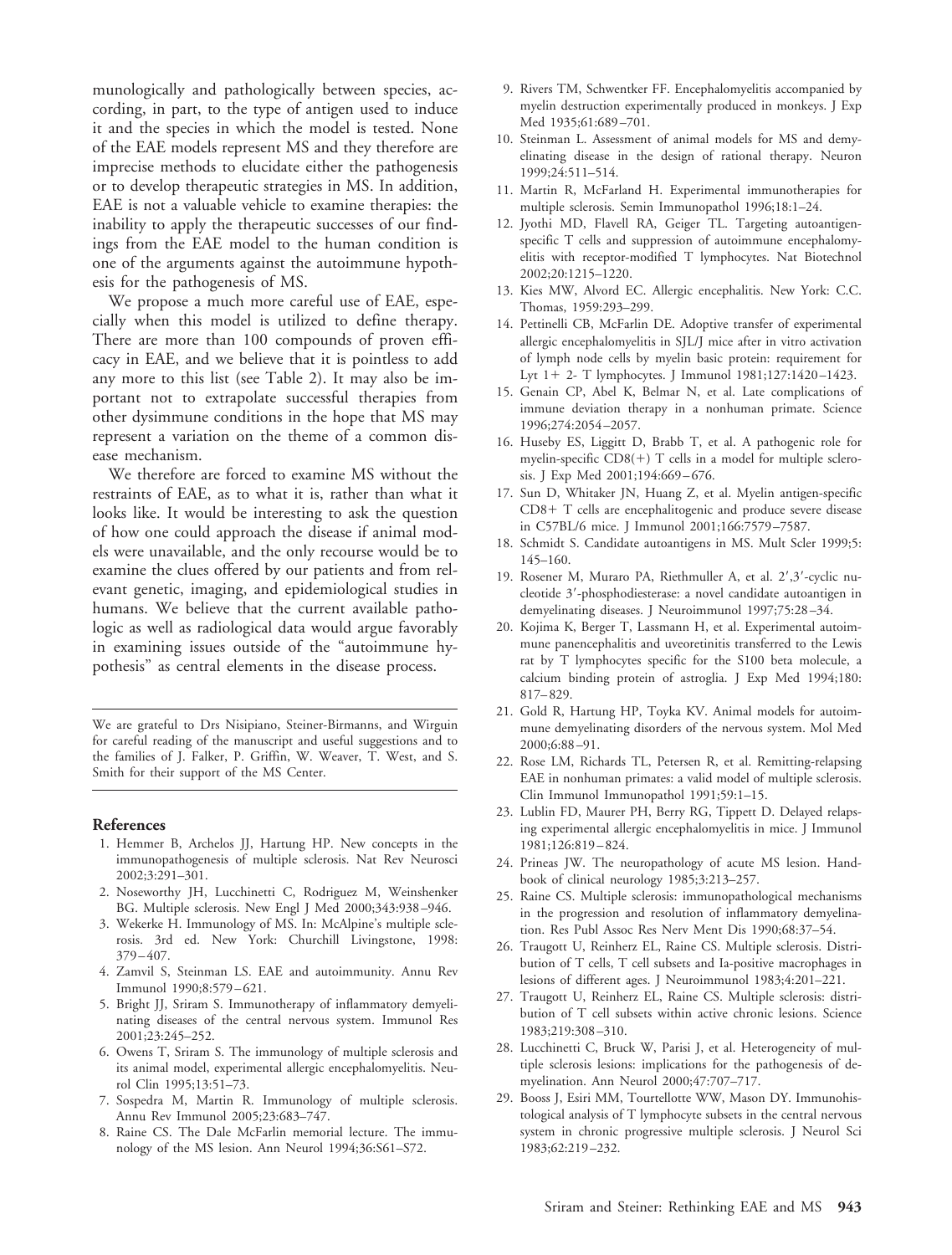- 30. Hauser SL, Bhan AK, Gilles F, et al. Immunohistochemical analysis of the cellular infiltrate in multiple sclerosis lesions. Ann Neurol 1986;19:578 –587.
- 31. Lassmann H, Ransohoff RM. The CD4-Th1 model for multiple sclerosis: a crucial re-appraisal. Trends Immunol 2004;25: 132–137.
- 32. Skulina C, Schmidt S, Dornmair K, et al. Multiple sclerosis: brain-infiltrating  $CD8+T$  cells persist as clonal expansions in the cerebrospinal fluid and blood. Proc Natl Acad Sci USA 2004;101:2428 –2433.
- 33. Babbe H, Roers A, Waisman A, et al. Clonal expansions of  $CD8(+)$  T cells dominate the T cell infiltrate in active multiple sclerosis lesions as shown by micromanipulation and single cell polymerase chain reaction. J Exp Med 2000;192:393– 404.
- 34. Cepok S, Jacobsen M, Schock S, et al. Patterns of cerebrospinal fluid pathology correlate with disease progression in multiple sclerosis. Brain 2001;124:2169 –2176.
- 35. Jacobsen M, Cepok S, Quak E, et al. Oligoclonal expansion of memory  $CD8+T$  cells in cerebrospinal fluid from multiple sclerosis patients. Brain 2002;125:538 –550.
- 36. Neumann H, Medana IM, Bauer J, Lassmann H. Cytotoxic T lymphocytes in autoimmune and degenerative CNS diseases. Trends Neurosci 2002;25:313–319.
- 37. Van der Aa A, Hellings N, Bernard CC, et al. Functional properties of myelin oligodendrocyte glycoprotein-reactive T cells in multiple sclerosis patients and controls. J Neuroimmunol 2003; 137:164 –176.
- 38. Koehler NK, Genain CP, Giesser B, Hauser SL. The human T cell response to myelin oligodendrocyte glycoprotein: a multiple sclerosis family-based study. J Immunol 2002;168:5920 –5927.
- 39. Ota K, Matsui M, Milford EL, et al. T cell recognition of an immunodominant myelin basic protein epitope in multiple sclerosis 1990;346:183–185.
- 40. Abbas AK, Murphy KM, Sher A. Functional diversity of helper T lymphocytes. Nature 1996;383:787–793.
- 41. Lafaille JJ, Nagashima K, Katsuki M, Tonegawa S. High incidence of spontaneous autoimmune encephalomyelitis in immunodeficient anti-myelin basic protein T cell receptor transgenic mice. Cell 1994;78:399 – 408.
- 42. Ferber IA, Brocke S, Taylor-Edwards C, et al. Mice with a disrupted IFN-gamma gene are susceptible to the induction of experimental autoimmune encephalomyelitis (EAE). J Immunol 1996;156:5–7.
- 43. Owens T, Wekerle H, Antel J. Genetic models of CNS inflammation. Nat Med 2001;7:161–166.
- 44. Panitch HS, Hirsch RL, Haley AS, Johnson KP. Exacerbations of multiple sclerosis in patients treated with gamma interferon. Lancet 1987;1:893– 895.
- 45. Panitch HS, Hirsch RL, Schindler J, Johnson KP. Treatment of multiple sclerosis with gamma interferon: exacerbations associated with activation of the immune system. Neurology 1987; 37:1097–1102.
- 46. Bever CT Jr, Panitch HS, Levy HB, et al. Gamma-interferon induction in patients with chronic progressive MS. Neurology 1991;41:1124 –1127.
- 47. Ling ZD, Yeoh E, Webb BT, et al. Intravenous immunoglobulin induces interferon-gamma and interleukin-6 in vivo. J Clin Immunol 1993;13:302–309.
- 48. Barnett MH, Prineas JW. Relapsing and remitting multiple sclerosis: pathology of the newly forming lesion. Ann Neurol 2004;55:458 – 468.
- 49. Lumsden CE. The immunogenesis of the MS plaque. Brain Res 1971;28:365–371.
- 50. Trapp BD. Pathogenesis of multiple sclerosis: the eyes only see what the mind is prepared to comprehend. Ann Neurol 2004; 55:455– 457.
- 51. Lumsden CE. Neuropathology of multiple sclerosis. In: Koetsler JC, ed. Handbook of clinical neurology. Vol 3. New York: Elsevier Science Publishing, 1972:217–309.
- 52. Matthews PM, Arnold DL. Magnetic resonance imaging of multiple sclerosis: new insights linking pathology to clinical evolution. Curr Opin Neurol 2001;14:279 –287.
- 53. Wolinsky JS, Narayana PA. Magnetic resonance spectroscopy in multiple sclerosis: window into the diseased brain. Curr Opin Neurol 2002;15:247–251.
- 54. De Stefano N, Guidi L, Stromillo ML, et al. Imaging neuronal and axonal degeneration in multiple sclerosis. Neurol Sci 2003; 24(suppl 5):S283–S286.
- 55. Zivadinov R, Bakshi R. Role of MRI in multiple sclerosis I: inflammation and lesions. Front Biosci 2004;9:665– 683.
- 56. Ranjeva JP, Pelletier J, Confort-Gouny S, et al. MRI/MRS of corpus callosum in patients with clinically isolated syndrome suggestive of multiple sclerosis. Mult Scler 2003;9:554 –565.
- 57. Fernando KT, McLean MA, Chard DT, et al. Elevated white matter myo-inositol in clinically isolated syndromes suggestive of multiple sclerosis. Brain 2004;127:1361–1369.
- 58. Bjartmar C, Wujek JR, Trapp BD. Axonal loss in the pathology of MS: consequences for understanding the progressive phase of the disease. J Neurol Sci 2003;206:165–171.
- 59. Bjartmar C, Trapp BD. Axonal degeneration and progressive neurologic disability in multiple sclerosis. Neurotox Res 2003; 5:157–164.
- 60. Bo L, Vedeler CA, Nyland H, et al. Intracortical multiple sclerosis lesions are not associated with increased lymphocyte infiltration. Mult Scler 2003;9:323–331.
- 61. Badmaev V, Kozlowski PB, Schuller-Levis GB, Wisniewski HM. The therapeutic effect of an herbal formula Badmaev 28 (padma 28) on experimental allergic encephalomyelitis (EAE) in SJL/J mice. Phytother Res 1999;13:218 –221.
- 62. Natarajan C, Bright JJ. Curcumin inhibits experimental allergic encephalomyelitis by blocking IL-12 signaling through Janus kinase-STAT pathway in T lymphocytes. J Immunol 2002;168: 6506 – 6513.
- 63. Lisak RP, Zweiman B, Blanchard N, Rorke LB. Effect of treatment with Copolymer 1 (Cop-1) on the in vivo and in vitro manifestations of experimental allergic encephalomyelitis (EAE). J Neurol Sci 1983;62:281–293.
- 64. Munari L, Lovati R, Boiko A. Therapy with glatiramer acetate for multiple sclerosis. Cochrane Database Syst Rev 2004: CD004678.
- 65. Bielekova B, Goodwin B, Richert N, et al. Encephalitogenic potential of the myelin basic protein peptide (amino acids 83- 99) in multiple sclerosis: results of a phase II clinical trial with an altered peptide ligand. Nat Med 2000;6:1167–1175.
- 66. Kappos L, Comi G, Panitch H, et al. Induction of a nonencephalitogenic type 2 T helper-cell autoimmune response in multiple sclerosis after administration of an altered peptide ligand in a placebo-controlled, randomized phase II trial. The Altered Peptide Ligand in Relapsing MS Study Group. Nat Med 2000;6:1176 –1182.
- 67. Quinn S. Human trials: scientists, investors, and patients in the quest for a cure. Perseus Publishing, Cambridge, MA: 2002.
- 68. van Oosten BW, Lai M, Hodgkinson S, et al. Treatment of multiple sclerosis with the monoclonal anti-CD4 antibody cM-T412: results of a randomized, double-blind, placebocontrolled, MR-monitored phase II trial. Neurology 1997;49: 351–357.
- 69. Lindsey JW, Hodgkinson S, Mehta R, et al. Phase 1 clinical trial of chimeric monoclonal anti-CD4 antibody in multiple sclerosis. Neurology 1994;44:413– 419.